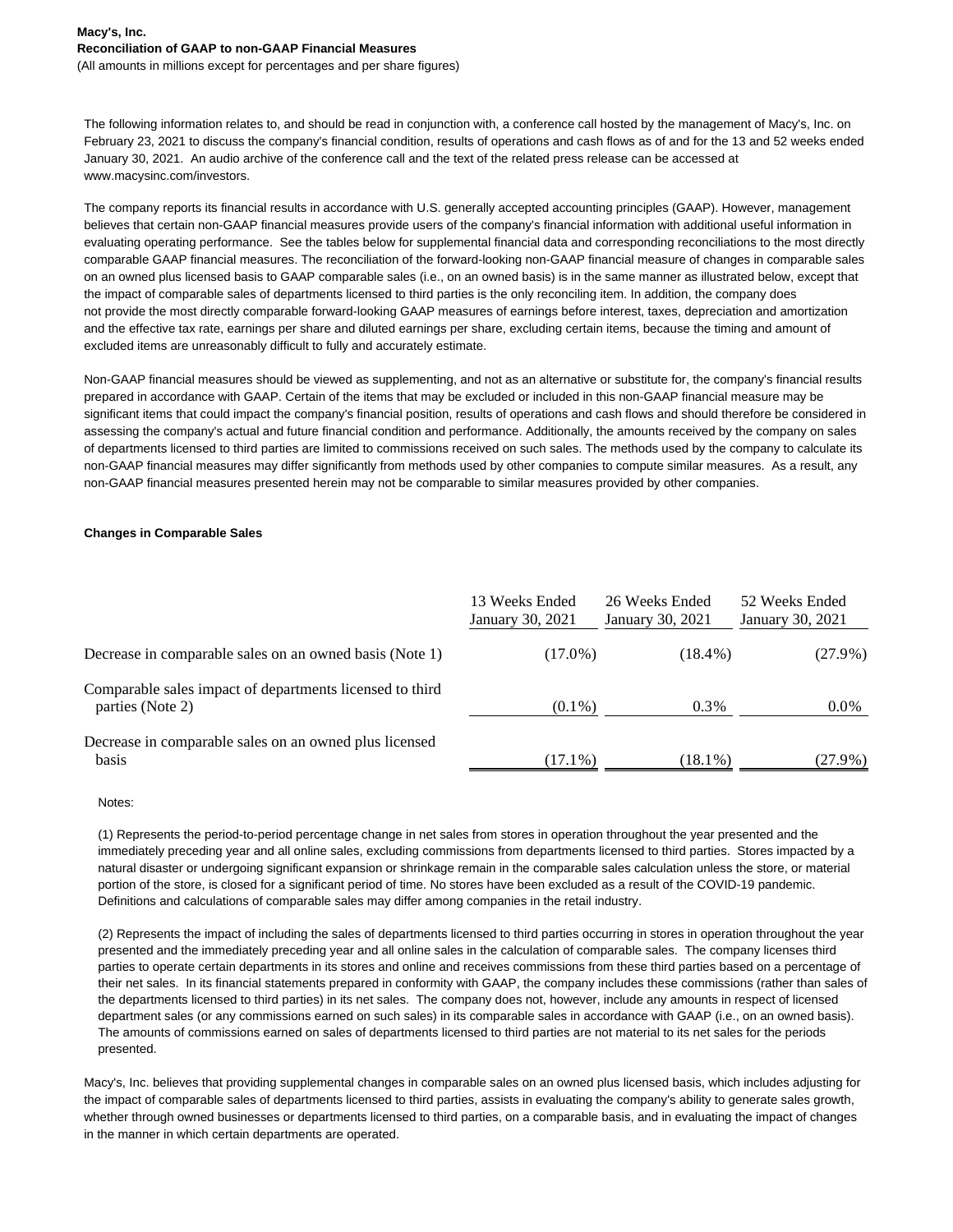(All amounts in millions except for percentages and per share figures)

# **Earnings before interest, taxes, depreciation and amortization, excluding certain items**

|                                                           | 13 Weeks<br>Ended<br>January 30, |      | 13 Weeks<br>Ended<br>February 1, |       |          |
|-----------------------------------------------------------|----------------------------------|------|----------------------------------|-------|----------|
|                                                           |                                  |      |                                  |       |          |
|                                                           |                                  | 2021 |                                  | 2020  | Decrease |
| Most Comparable GAAP measure:                             |                                  |      |                                  |       |          |
| Net income                                                |                                  | 160  | \$                               | 340   |          |
| Non-GAAP measure:                                         |                                  |      |                                  |       |          |
| Net income                                                | \$                               | 160  | $\mathcal{S}$                    | 340   |          |
| Interest expense, net                                     |                                  | 84   |                                  | 42    |          |
| Losses on early retirement of debt                        |                                  |      |                                  | 30    |          |
| Financing costs                                           |                                  |      |                                  |       |          |
| Federal, state and local income tax expense               |                                  | 154  |                                  | 109   |          |
| Depreciation and amortization                             |                                  | 237  |                                  | 256   |          |
| <b>EBITDA</b>                                             |                                  | 636  |                                  | 777   |          |
| Restructuring, impairment, store closings and other costs |                                  | 134  |                                  | 337   |          |
| Settlement charges                                        |                                  | 19   |                                  | 46    |          |
| <b>Adjusted EBITDA</b>                                    |                                  | 789  | \$                               | 1,160 | (371)    |

|                                                           | 52 Weeks<br>Ended<br>January 30,<br>2021 |    | 52 Weeks<br>Ended<br>February 1,<br>2020 |   | Decrease |  |
|-----------------------------------------------------------|------------------------------------------|----|------------------------------------------|---|----------|--|
| Most Comparable GAAP measure:                             |                                          |    |                                          |   |          |  |
| Net income (loss)                                         | (3,944)                                  | \$ | 564                                      |   |          |  |
| Non-GAAP measure:                                         |                                          |    |                                          |   |          |  |
| Net income (loss)                                         | \$<br>$(3,944)$ \$                       |    | 564                                      |   |          |  |
| Interest expense, net                                     | 280                                      |    | 185                                      |   |          |  |
| Losses on early retirement of debt                        |                                          |    | 30                                       |   |          |  |
| Financing costs                                           | 5                                        |    |                                          |   |          |  |
| Federal, state and local income tax (benefit) expense     | (846)                                    |    | 164                                      |   |          |  |
| Depreciation and amortization                             | 959                                      |    | 981                                      |   |          |  |
| <b>EBITDA</b>                                             | (3,546)                                  |    | 1,924                                    |   |          |  |
| Restructuring, impairment, store closings and other costs | 3,579                                    |    | 354                                      |   |          |  |
| Settlement charges                                        | 84                                       |    | 58                                       |   |          |  |
| <b>Adjusted EBITDA</b>                                    | 117                                      | \$ | 2,336                                    | J | (2,219)  |  |

Management believes that earnings before interest, taxes, depreciation and amortization (EBITDA) provides meaningful information about the company's operational efficiency by excluding the impact of changes in tax law and structure, debt levels and capital investment. Excluding the impact of certain items from EBITDA, as disclosed above, is particularly useful where the amounts of such items may vary substantially in frequency and magnitude period-to-period.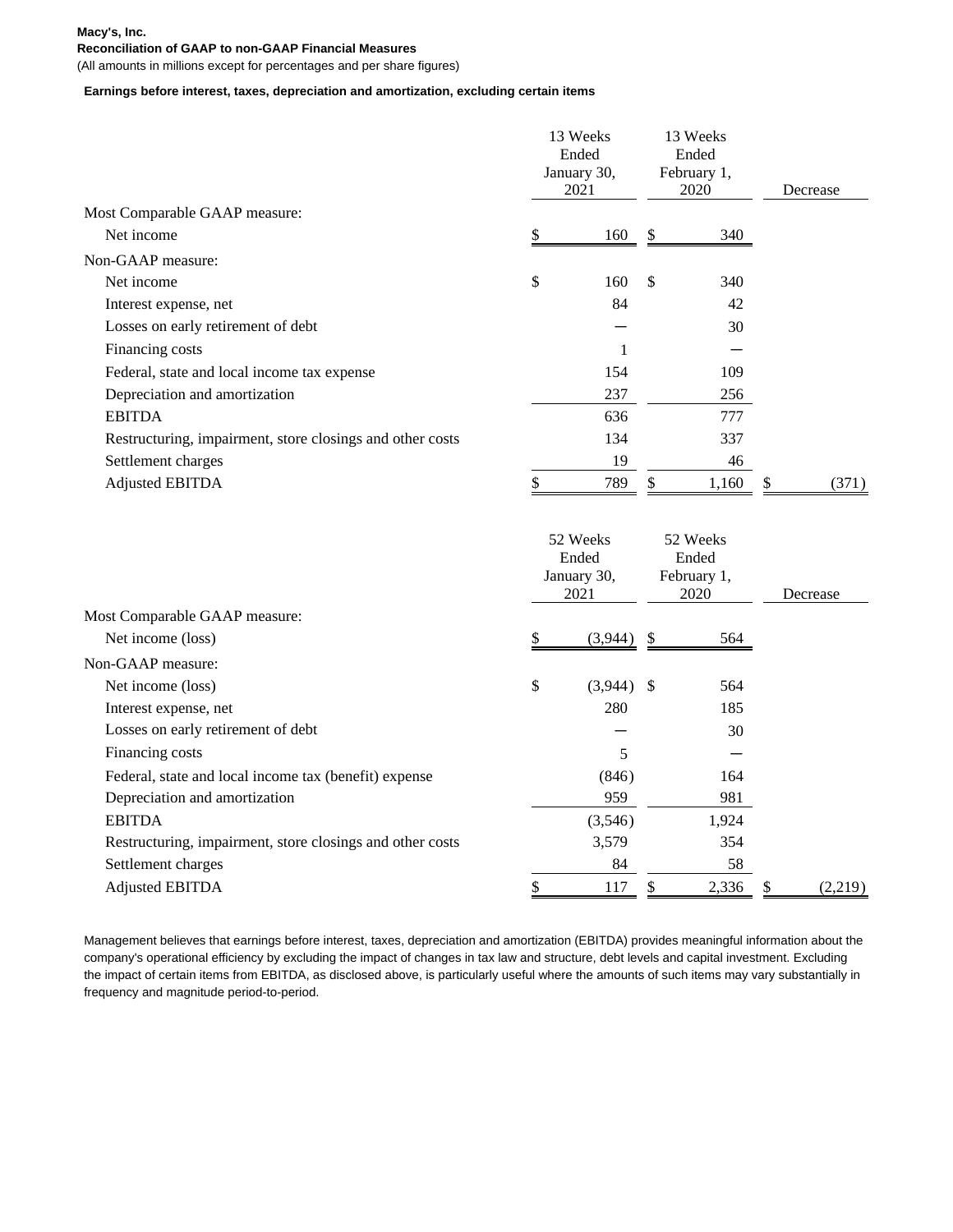(All amounts in millions except for percentages and per share figures)

## **Net income (loss), excluding certain items**

|                                                                  | 13 Weeks Ended<br>January 30, 2021 |                     | 13 Weeks Ended<br>February 1, 2020 |                      |
|------------------------------------------------------------------|------------------------------------|---------------------|------------------------------------|----------------------|
| Most Comparable GAAP measure:                                    |                                    |                     |                                    |                      |
| Net income                                                       |                                    | 160                 |                                    | 340                  |
| Non-GAAP measure:                                                |                                    |                     |                                    |                      |
| Net income                                                       | \$                                 | 160                 | -S                                 | 340                  |
| Restructuring, impairment, store closings and other costs        |                                    | 134                 |                                    | 337                  |
| Settlement charges                                               |                                    | 19                  |                                    | 46                   |
| Losses on early retirement of debt                               |                                    |                     |                                    | 30                   |
| Financing costs                                                  |                                    |                     |                                    |                      |
| Income tax impact of certain items identified above              |                                    | (61)                |                                    | (92)                 |
| As adjusted to exclude certain items above                       |                                    | 253                 |                                    | 661                  |
|                                                                  | 52 Weeks Ended<br>January 30, 2021 |                     | 52 Weeks Ended<br>February 1, 2020 |                      |
| Most Comparable GAAP measure:                                    |                                    |                     |                                    |                      |
| $\mathbf{M}$ $\mathbf{M}$ $\mathbf{M}$ $\mathbf{M}$ $\mathbf{M}$ | $\triangle$                        | $(0.011)$ $(0.011)$ |                                    | $\sim$ $\sim$ $\sim$ |

| Net income (loss)                                         | (3.944)            | 564   |
|-----------------------------------------------------------|--------------------|-------|
| Non-GAAP measure:                                         |                    |       |
| Net income (loss)                                         | \$<br>$(3,944)$ \$ | 564   |
| Restructuring, impairment, store closings and other costs | 3,579              | 354   |
| Settlement charges                                        | 84                 | 58    |
| Losses on early retirement of debt                        |                    | 30    |
| Financing costs                                           |                    |       |
| Income tax impact of certain items identified above       | (412)              | (100) |
| As adjusted to exclude certain items above                | (688)              | 906   |

Management believes that net income (loss) excluding the impact of certain items, as disclosed above, is a useful measure to assist the investor in evaluating the company's ability to generate earnings and that providing such a measure will allow investors to more readily compare the earnings referred to in the press release to the earnings reported by the company in past and future periods. Management believes that excluding the impact of the items is particularly useful where the amounts of such items may vary substantially in frequency and magnitude period-to-period.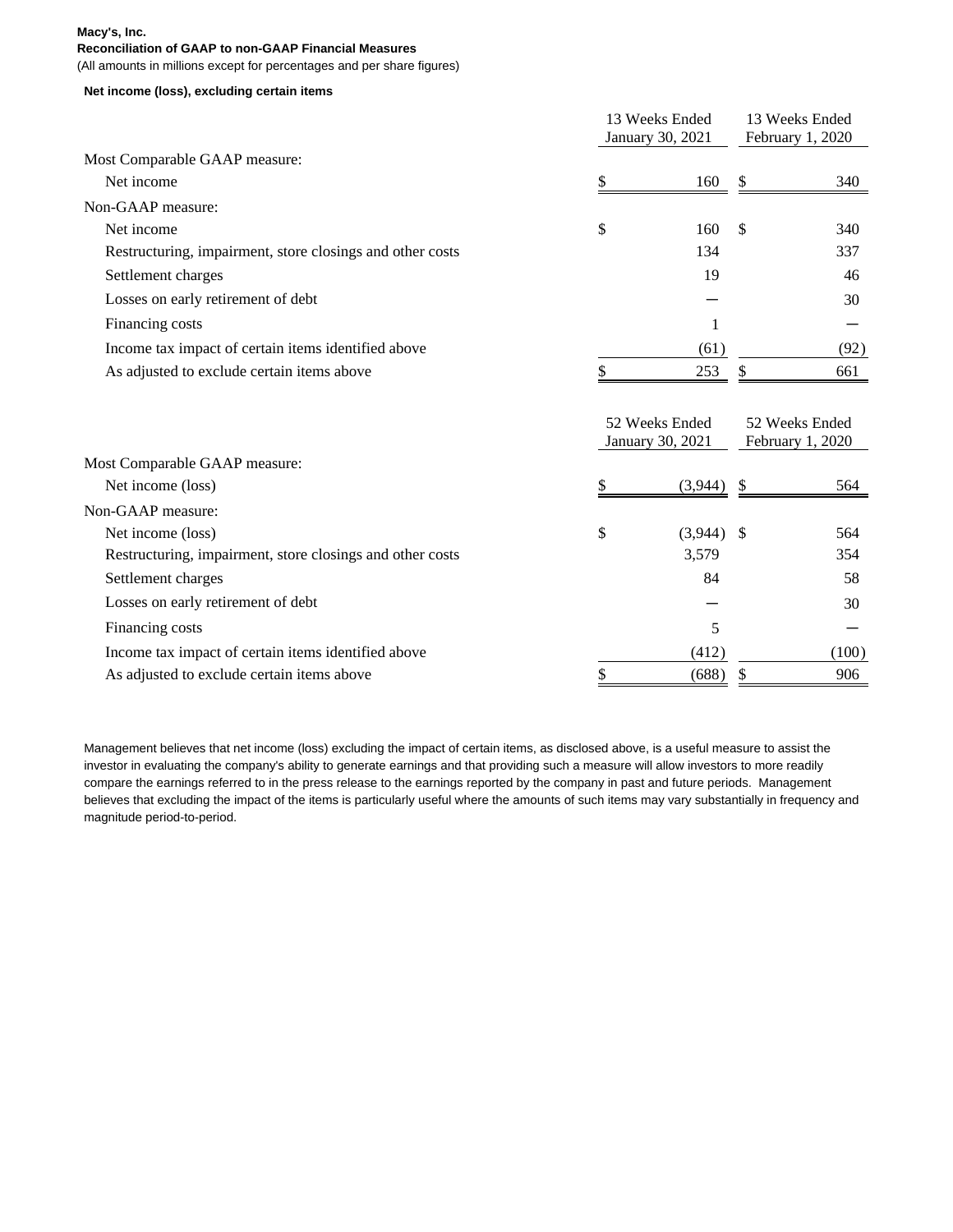#### **Macy's, Inc.**

### **Reconciliation of GAAP to non-GAAP Financial Measures**

(All amounts in millions except for percentages and per share figures)

## **Diluted earnings (loss) per share, excluding certain items**

|                                                           | 13 Weeks Ended   |        | 13 Weeks Ended   |        |
|-----------------------------------------------------------|------------------|--------|------------------|--------|
|                                                           | January 30, 2021 |        | February 1, 2020 |        |
| Most Comparable GAAP measure:                             |                  |        |                  |        |
| Diluted earnings per share                                |                  | 0.50   |                  | 1.09   |
| Non-GAAP measure:                                         |                  |        |                  |        |
| Diluted earnings per share                                | \$               | 0.50   | -S               | 1.09   |
| Restructuring, impairment, store closings and other costs |                  | 0.42   |                  | 1.08   |
| Settlement charges                                        |                  | 0.06   |                  | 0.15   |
| Losses on early retirement of debt                        |                  |        |                  | 0.10   |
| Financing costs                                           |                  | 0.01   |                  |        |
| Income tax impact of certain items identified above       |                  | (0.19) |                  | (0.30) |
| As adjusted to exclude certain items above                |                  | 0.80   |                  | 2.12   |

|                                                           | 52 Weeks Ended<br>January 30, 2021 |              | 52 Weeks Ended<br>February 1, 2020 |        |
|-----------------------------------------------------------|------------------------------------|--------------|------------------------------------|--------|
| Most Comparable GAAP measure:                             |                                    |              |                                    |        |
| Diluted earnings (loss) per share                         |                                    | (12.68)      |                                    | 1.81   |
| Non-GAAP measure:                                         |                                    |              |                                    |        |
| Diluted earnings (loss) per share                         | \$                                 | $(12.68)$ \$ |                                    | 1.81   |
| Restructuring, impairment, store closings and other costs |                                    | 11.50        |                                    | 1.13   |
| Settlement charges                                        |                                    | 0.27         |                                    | 0.19   |
| Losses on early retirement of debt                        |                                    |              |                                    | 0.10   |
| Financing costs                                           |                                    | 0.02         |                                    |        |
| Income tax impact of certain items identified above       |                                    | (1.32)       |                                    | (0.32) |
| As adjusted to exclude certain items above                |                                    | (2.21)       |                                    | 2.91   |

Management believes that diluted earnings (loss) per share excluding the impact of certain items, as disclosed above, is a useful measure to assist the investor in evaluating the company's ability to generate earnings and that providing such a measure will allow investors to more readily compare the earnings referred to in the press release to the earnings reported by the company in past and future periods. Management believes that excluding the impact of these items from the calculation of this measure is particularly useful where the amounts of such items may vary substantially in frequency and magnitude period-to-period.